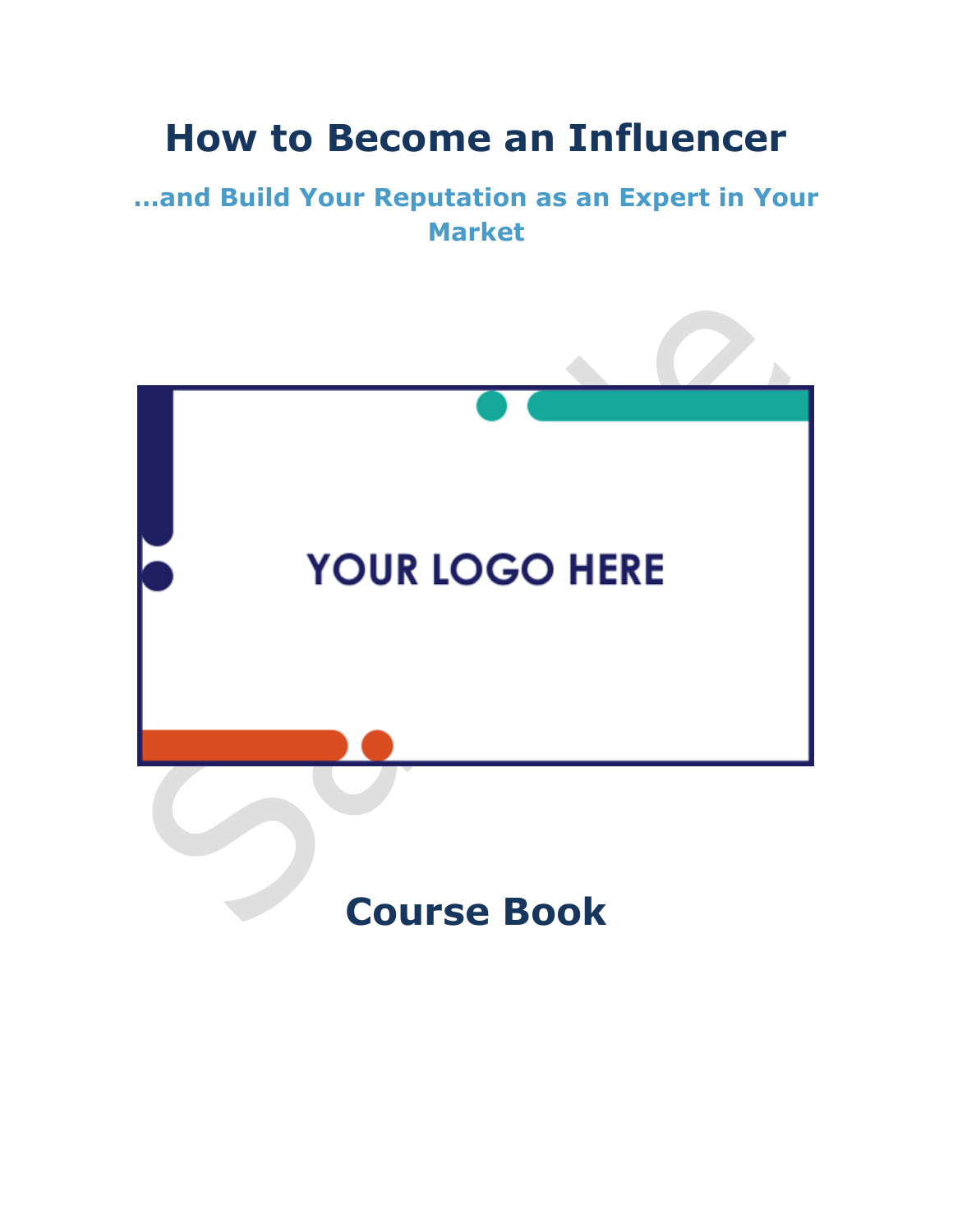# **Table of Contents**

| Module 1 – Apply the Proven Strategies of Industry Influencers          |
|-------------------------------------------------------------------------|
|                                                                         |
| Module 3 - Build Your Presence Where It Has the Most Influential Impact |
|                                                                         |
|                                                                         |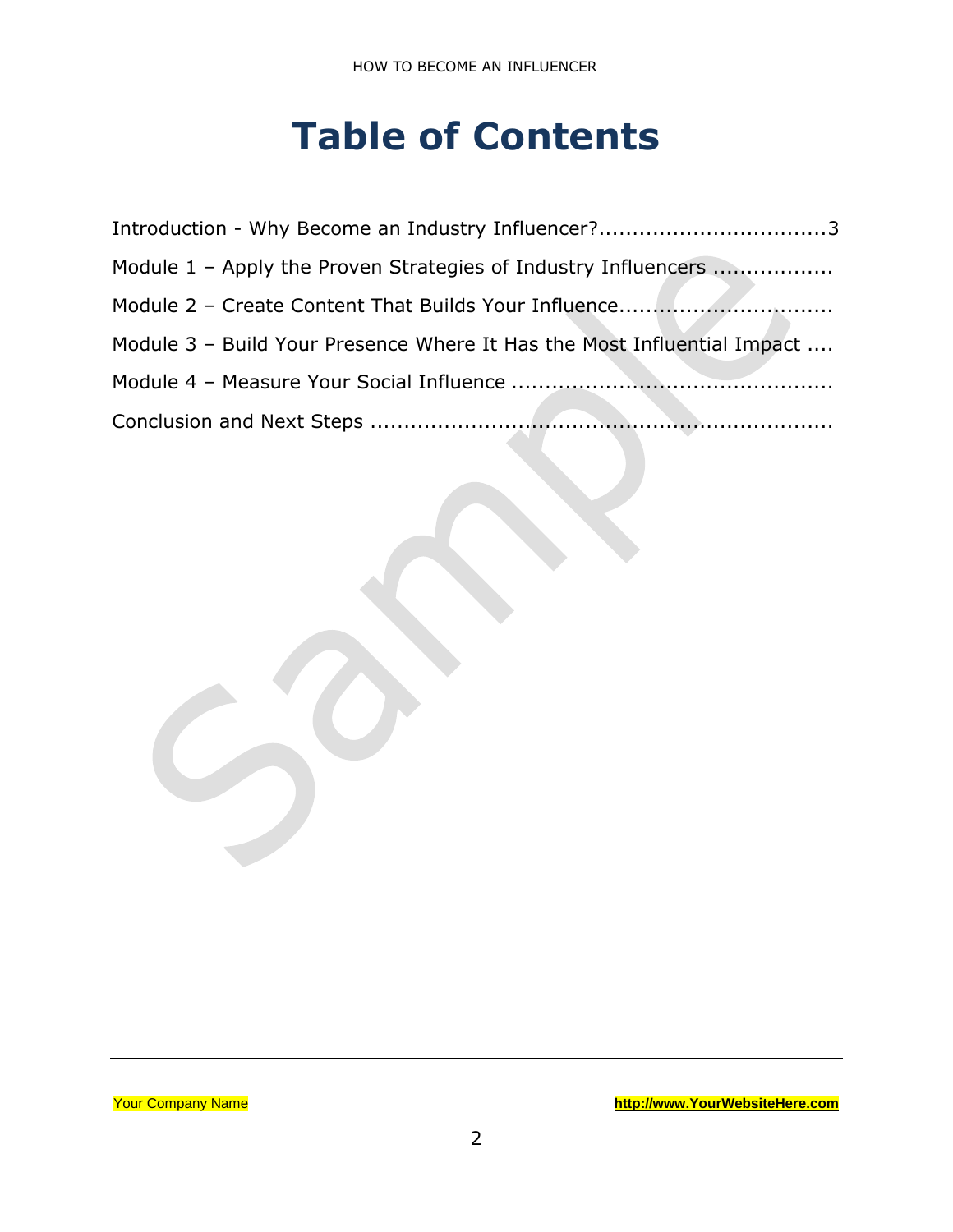# <span id="page-2-0"></span>**Introduction - Why Become an Industry Influencer?**

 $I$ nfluence is a powerful tool in business and in life. Founding Father John Hancock rose to prominence during the American Revolution because of his influence as a successful businessman. He was asked to contribute ideas for the formation of the Declaration of Independence, one of the most important political documents in the history of the United States. Here is what he had to say about influence:

"The greatest ability in business is to get along with others

and to influence their actions."

When people perceive you as having credibility and expertise in a given field, your opinion and recommendations gain vital credibility. Your ideas and the content you create, whether delivered through audio, video, text, or another form of media, is quickly shared and taken to heart. Most importantly, people respect your experience and trust your knowledge.

When influential people like the President of the United States speak, their target audience hangs onto every word. The audience recognizes that there is significant value in what the influencer has to share, and that there are positive rewards for following his or her advice.

That is the power of influence: to affect behavior because of the reputation you have earned as a reliable leader and problem-solving specialist in a particular field, someone who always has his or her followers' best interests at heart.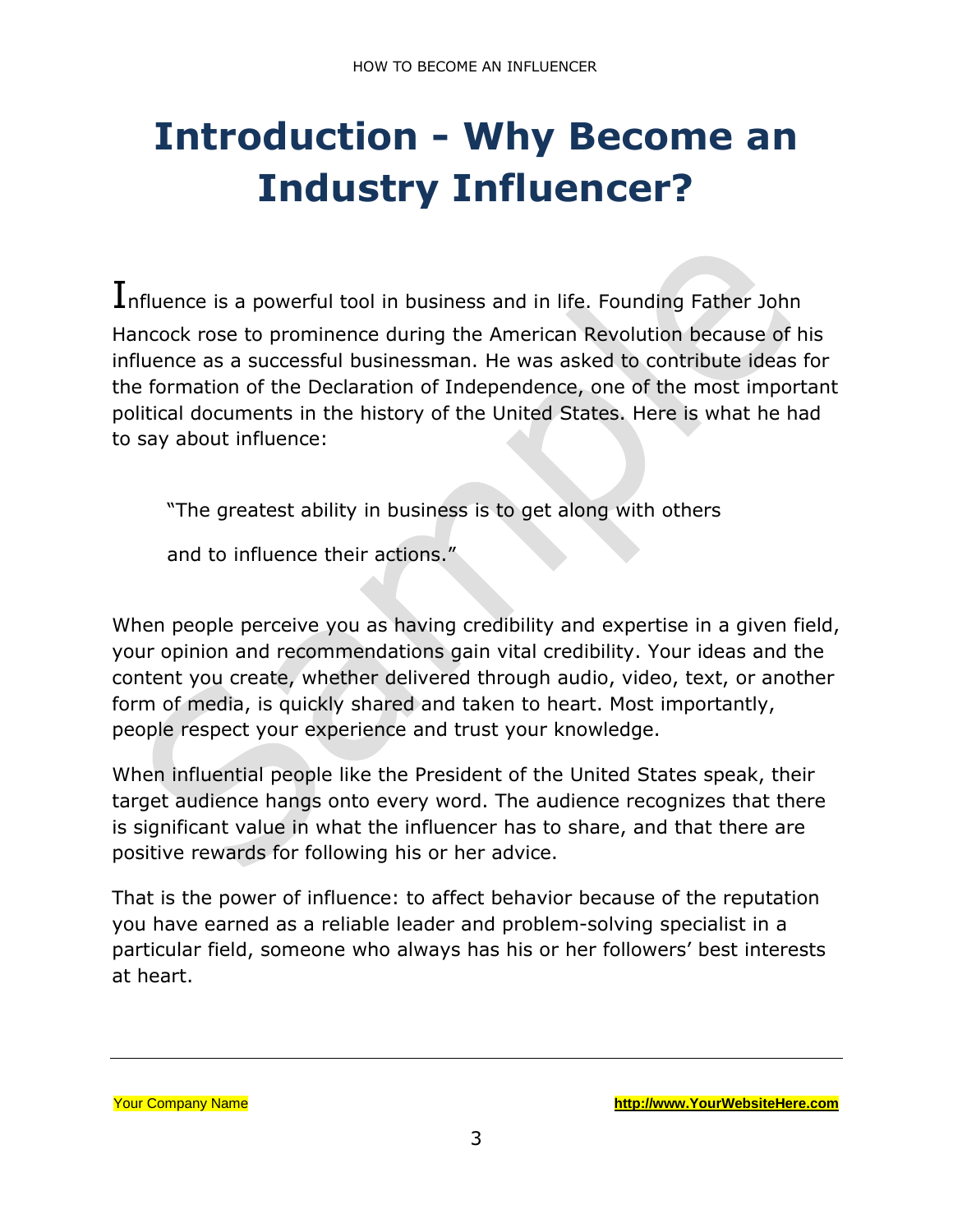#### **What is Influence Marketing?**

Marketing through influence is more important now than ever to the success of your business. According to MuseFind, 92% of consumers trust an influencer more than an advertisement or traditional celebrity endorsement.

This is because the balance of power between customers and companies has changed. The overabundance of marketing messages has caused many people to become wary when they sense a sales pitch is being delivered. However, those people hold great value. Though they dislike direct marketing, they respect their friends' opinions on products and services, and look upon them as influencers. Therefore, they'll be more likely to make a purchase following a friend's recommendation.

#### That is what influence marketing is all about: **developing a reputation for expertise and credibility in a particular market, while growing that reputation through strong relationships with your target audience.**

It's about connecting with your prospects. Influential businesspeople can communicate effectively within their marketplace. They understand the psychological side of marketing, the power to influence someone's behaviors and beliefs about purchasing.

### **What Are the Benefits of Influence Marketing?**

The benefits of effective influence marketing can be global or personal. It depends simply on what effect you're trying to produce or what action you're trying to get your market to take. Influencers can quickly and easily expand the reach of their brand when their opinions and ideas are trusted.

For example, you can use your influence to increase traffic flow to your website, sell more products, attract advertisers, or build a massive online following that attracts joint venture opportunities and media attention.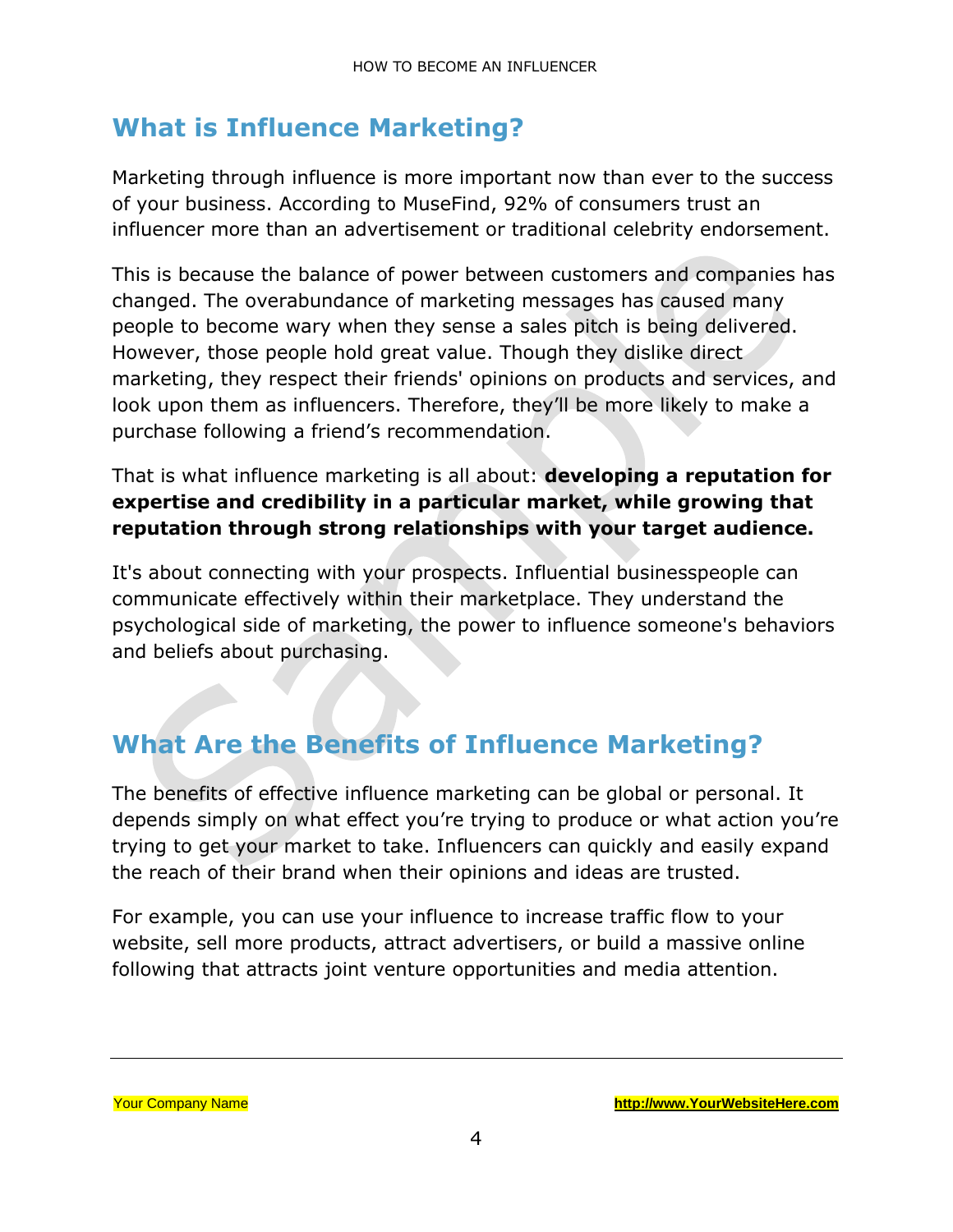One of the best ways to receive all of those benefits is to become a social influencer. This allows you to springboard off your reputation in a community, while building your credibility and working towards your business goals.

#### **What Is a Social Influencer?**

Have you ever been to a party and noticed there was one individual who everyone gravitated towards? That person was a social influencer because he or she had developed and refined social skills that were attractive in a party setting. That is what you want to become in your industry.

Whether you realize it or not, the decisions you make on a daily basis are influenced in some way. This is especially true where social media is concerned. People flock to social networks for a feeling of belonging. Once there, their actions and beliefs are influenced by those perceived as leaders in the group.

Pick some form of social media that is relevant and advantageous to your market and begin working on building your influence there. That is all social influence is: the power to affect the decisions and actions of others in some social setting, through your identity as a knowledgeable and trustworthy expert in your field. Your expert status can be actual or simply perceived by your audience.

#### **How Do You Become an Influencer?**

Influencing behavior of any kind begins with building strong relationships. Your target prospects must enjoy and benefit from the relationship they have with you before they will allow you to impact their decisions.